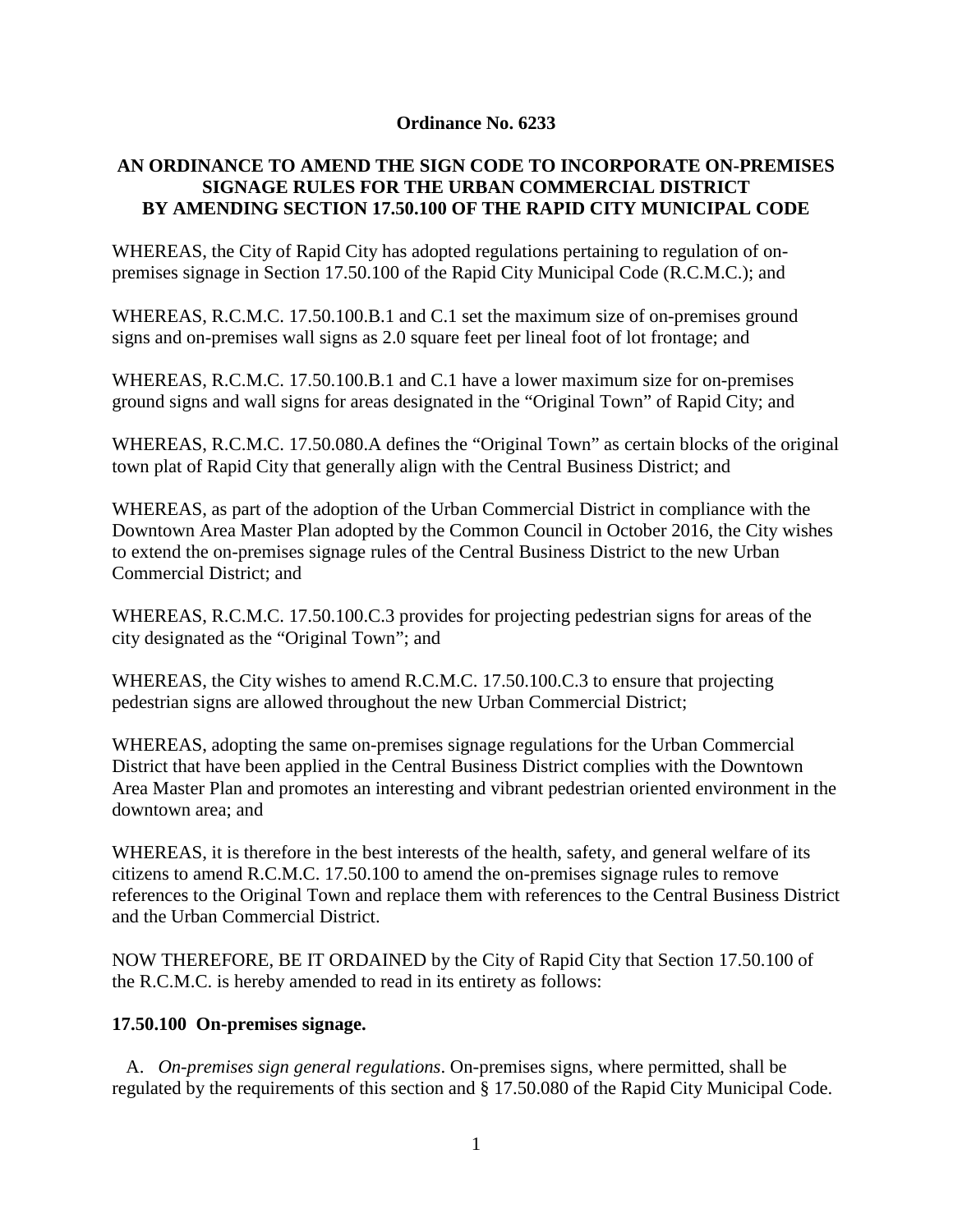1. Unless it is otherwise exempt, the owner of an on-premises sign is required to obtain a sign building permit before constructing a new on-premises sign or before making structural alterations to an existing on-premises sign.

 2. The owner of an on-premises sign may not sell advertising on such sign or otherwise enter into contracts which allow the sale of advertising on the sign.

 3. A property where an on-premises sign is permitted may have both on-premises ground and on-premises wall signs.

 4. No on-premises sign may be converted to an off-premises sign except as provided in § 17.50.090G. of this code.

 5. Any on-premises sign which is illegally converted to an off-premises sign is declared unlawful and subject to removal pursuant to § 17.50.080C. of this code.

 B. *Size, height and spacing regulations for on-premises ground signs*. On-premises ground signs shall be constructed in accordance with the following regulations:

 1. The maximum size of all on-premises ground signs for a single premises is 2 square feet in size for every lineal foot of lot frontage on a public street, except for premises which are located in the Central Business District and Urban Commercial Districtarea designated the "Original Town" of Rapid City which shall be limited to 1.5 square feet in size for the first 25 feet of lot frontage on a public street and .5 square feet for the remaining lot frontage on a public street.

2. The maximum height of an on-premises ground sign is 45 feet.

 3. On-premises ground signs with a minimum clearance of less than 10 feet from grade, or monument type ground signs, shall be setback at least 10 feet from all public rights of way and property lines. On-premises ground signs with a minimum clearance of 10 feet or more from grade may be setback 0 feet from all public rights of way or property lines.

 4. There shall be a minimum separation distance of 100 feet from all on-premises ground signs located on the same premises.

 C. *Size, height and spacing regulations for on-premises wall signs*. On-premises wall signs shall be constructed in accordance with the following regulations:

 1. The maximum size of all on-premises wall signs for a single premises is 2 square feet in size for every lineal foot of lot frontage on a public street, except for premises which are located in the Central Business District and Urban Commercial District area designated the "Original Town" of Rapid City which shall be limited to 1.5 square feet in size for the first 25 feet of lot frontage on a public street and .5 square feet for the remaining lot frontage on a public street. A premises with 16 feet or less of frontage on a public street may have an on-premises wall sign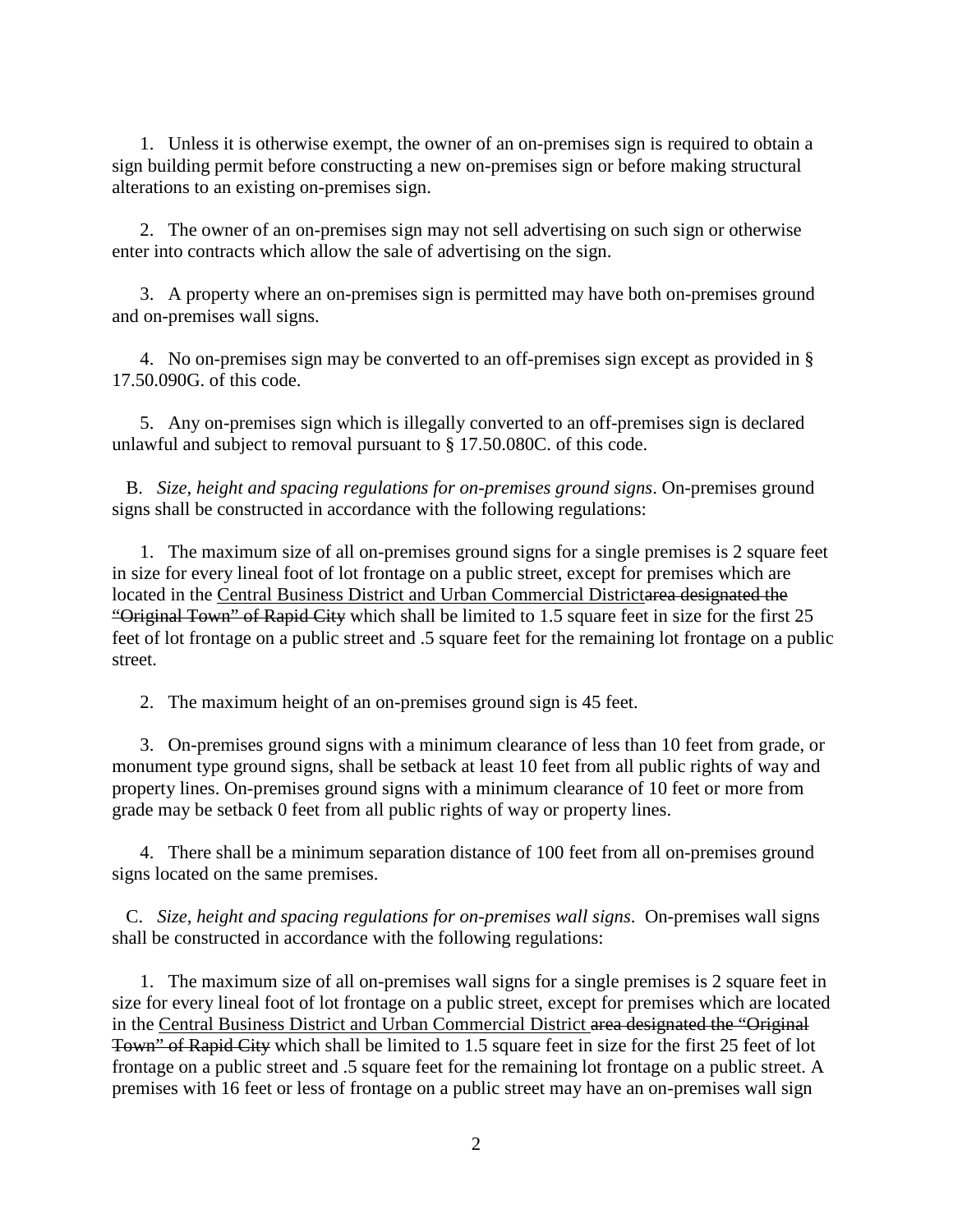with a maximum area of 32 square feet in size, except for a premises located in the Central Business District and Urban Commercial Districtarea designated the "Original Town" of Rapid City which shall be limited to an area of 24 square feet in size.

 2. On-premises wall signs may be displayed on any side of a building or structure on the premises.

 3. The face of an on-premises wall sign shall be parallel to the plane of the wall it is mounted on. An on-premises wall sign shall not project above or beyond the plane of the wall it is mounted on. In the area of the Central Business District and Urban Commercial District, eity designated as the "Original Town," each separate business entity may display 1 pedestrianoriented sign for each wall of the building that faces a public street. These signs are limited to 5 foot projection, 8 square feet, 9-inch letters and 8-foot clearance.

 D. *On-premises roof signs*. Notwithstanding § 17.50.080D.12. of this code, on-premises roof signs on buildings 6 or more stories in height and located in the "Original Town" of the City of Rapid City, which lawfully existed on January 1, 2012, may be structurally altered or replaced subject to the following regulations:

 1. Only the name or logo of the primary occupant of the building may be displayed on a roof sign.

 2. The square footage of the new or structurally altered roof sign may not be greater than the existing roof sign.

 3. If an existing roof sign is removed, it must be replaced within 180 days to be subject to this exception.

E. *Electronic message centers incorporating varying message display technology*.

 1. On-premises electronic message centers, reader boards and other signs that allow for the display of varying messages through either manual means, or by the use of a digital, plasma, or LCD display, or other similar technology are allowed.

2. The maximum area of an on-premises sign authorized by this section is 60 square feet.

 3. Notwithstanding any other provisions of this code, on-premises signs utilizing a digital display or other similar technology authorized by this section may incorporate graphic, animated or scrolling messages, but may not incorporate full motion video.

 F. *Lighting of on-premises signs*. In addition to any applicable requirements of § 17.50.080N., the light from any light source intended to illuminate an on-premises sign, or emanating from an internally illuminated on-premises sign, shall be so shaded, shielded, directed or of such an intensity that the brightness shall not adversely affect surrounding or facing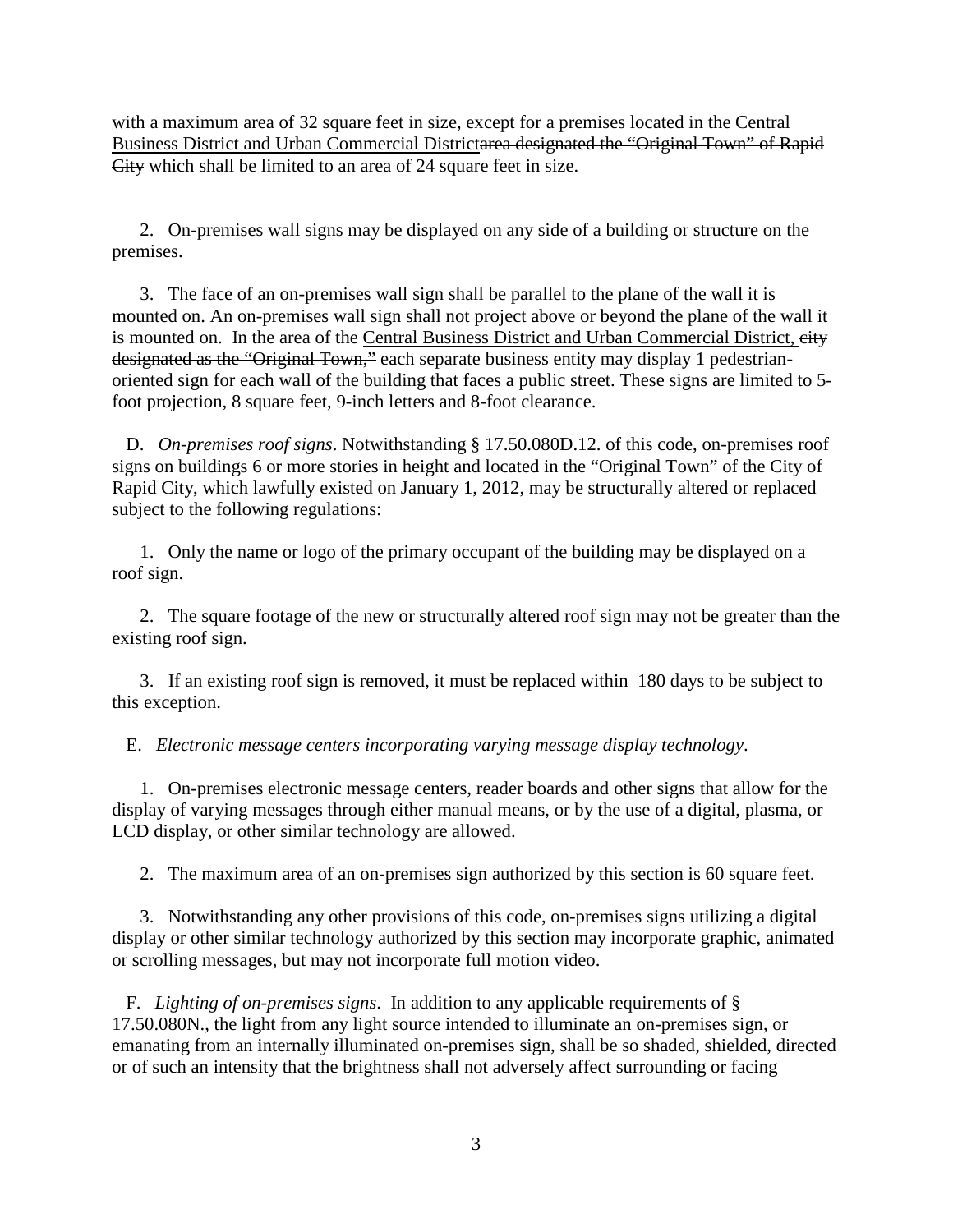premises, nor adversely affect safe vision of pedestrians or operators of vehicles moving on public or private streets, driveways or parking areas.

 G. *Conversion of certain on-premises signs to off-premises signs*. Notwithstanding § 17.50.090A., certain on-premises signs may be converted to off-premises signs if all of the following criteria are satisfied:

1. The sign that is being converted must be a legal, pre-existing, on-premises sign.

 2. The conversion of the sign from an on-premises sign to an off-premises must be the result of the subdivision of an existing platted parcel of land.

 3. The Rapid City Common Council determines, based on the totality of the circumstances taking into consideration the size, location, height and design of the current sign, and the location and topography of the parcel being served by the sign, that allowing the existing sign to remain will not be contrary to the public interest and will be in the best interests of justice.

 4. The process for getting approval to convert a legal on-premises sign to an off-premises sign under this exception is as follows:

 a. Application to convert the sign from an on-premises sign to an off-premises sign must be submitted to the Building Official who shall review the application for compliance with the mandatory criteria and after having reviewed the application shall forward a recommendation for approval or denial to the Rapid City Common Council;

 b. The Rapid City Common Council shall review the application, along with the recommendation of the Building Official, and must determine that all the mandatory criteria are met prior to granting its approval for the conversion of the sign from on-premises to offpremises; and

 c. The decision to allow the conversion of an on-premises sign to an off-premises sign is within the sole discretion of the Common Council and its decision on the issue is final.

5. Additional regulations that apply to converted signs:

 a. At the time the application for conversion of the existing sign is submitted, the applicant must designate up to 2 specific parcels which the sign will serve. The converted sign will be treated as an on-premises sign for the businesses located on the designated parcels; and

 b. The converted off-premises sign may not be expanded or structurally altered in any way except that advertising copy may be altered; and

 c. The converted off-premises sign shall not ever be eligible for off-premises sign credits; and